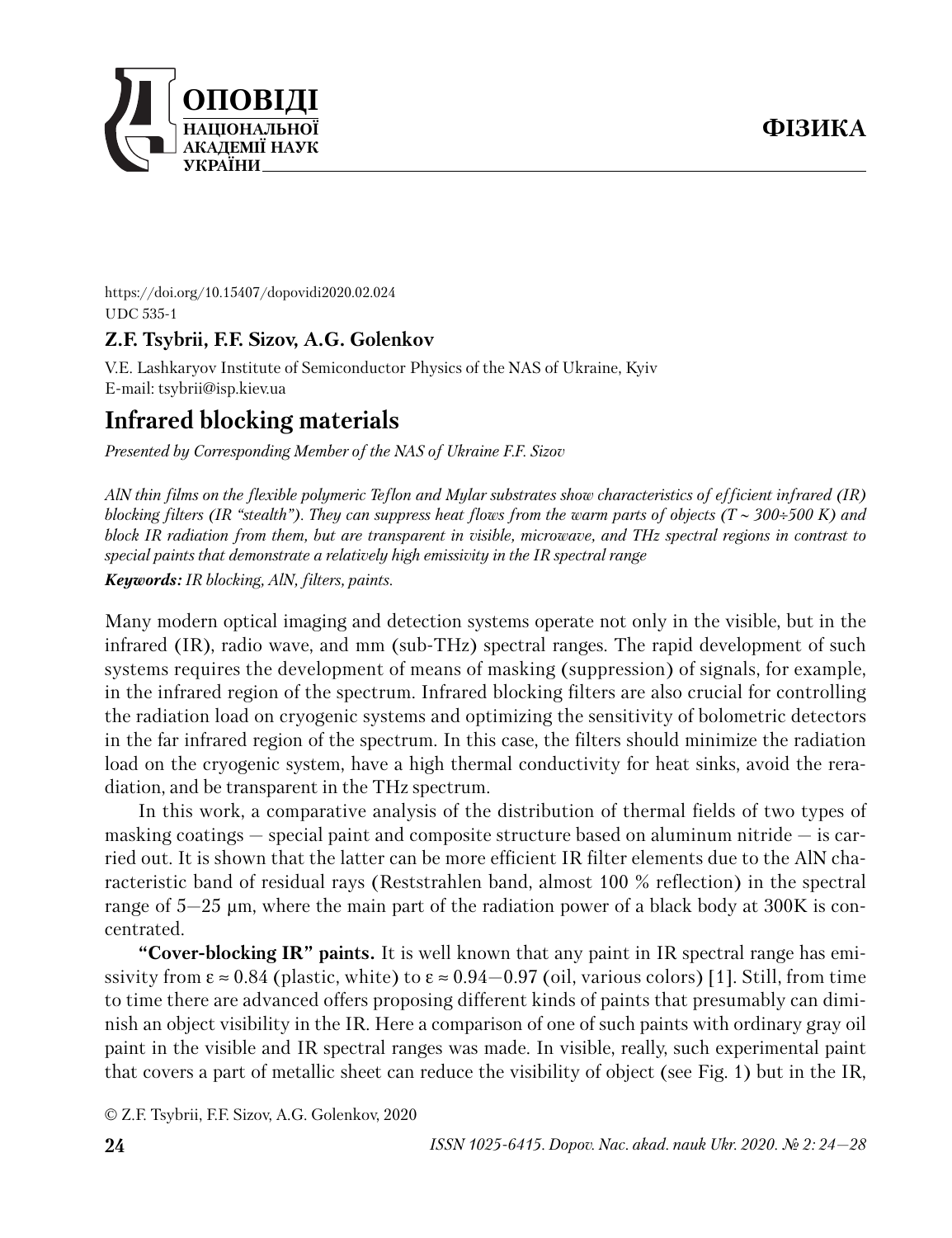contrary, its emissivity is growing substantially leading to large IR visibility by IR cameras compared to non-covered with paint metal surface and is equal to emissivity of ordinary gray oil paint (see Fig. 2). Images (Fig. 1 and Fig. 2) were obtained using a Mikron M7800 IR camera  $(\lambda = 7.5 \div 14 \mu m)$  with a temperature resolution of  $\Delta T = 60 \text{ mK}$  and simultaneously recording objects in the visible spectral range.

The visible images of investigated metallic sheet with paints at the temperatures *Т* ∼ 20 °С and *Т* ∼ 60 °С are not different. But, when using the IR camera, the distribution of thermal fields from the uncovered part of the metal plate and covered with paints differ. As can be seen from Fig. 2, when the plate is heated to the temperature  $T = 64.9 \degree C$ , the paint-covered parts of the metal plate have an effective thermal temperature of  $T = 62.2 \text{ °C}$ , which is only 2,7  $\text{ °C}$  lower than the surface temperature of the heated plate.

**IR blocking filters.** The IR blocking filters based on AlN nanostructured thin films deposited on different polymeric substrates, particularly on the Teflon and Mylar films, by the low-temperature ion-plasma technique, are investigated. Due to the location of the residual band of AlN (Restrahlend band, almost 100 % reflection [2]), nanostructured surface morphology peculiari-



*Fig. 1.* A metallic sheet with uncovered polished part (*a*), experimental paint (*b*), and ordinary gray oil paint (*c*) on the top of a hot plate, visible photos



*Fig. 2.* IR image of a metallic sheet with uncovered polished part (*a*), experimental paint (*b*), and ordinary gray oil paint (*c*) on the top of a hot plate heated to the temperature  $T = 64.9 \degree C$  (1) and distribution of the effective temperature along line "1" (2) obtained with a Mikron M7800 IR camera

*ISSN 1025-6415. Допов. Нац. акад. наук Укр. 2020. № 2* **25**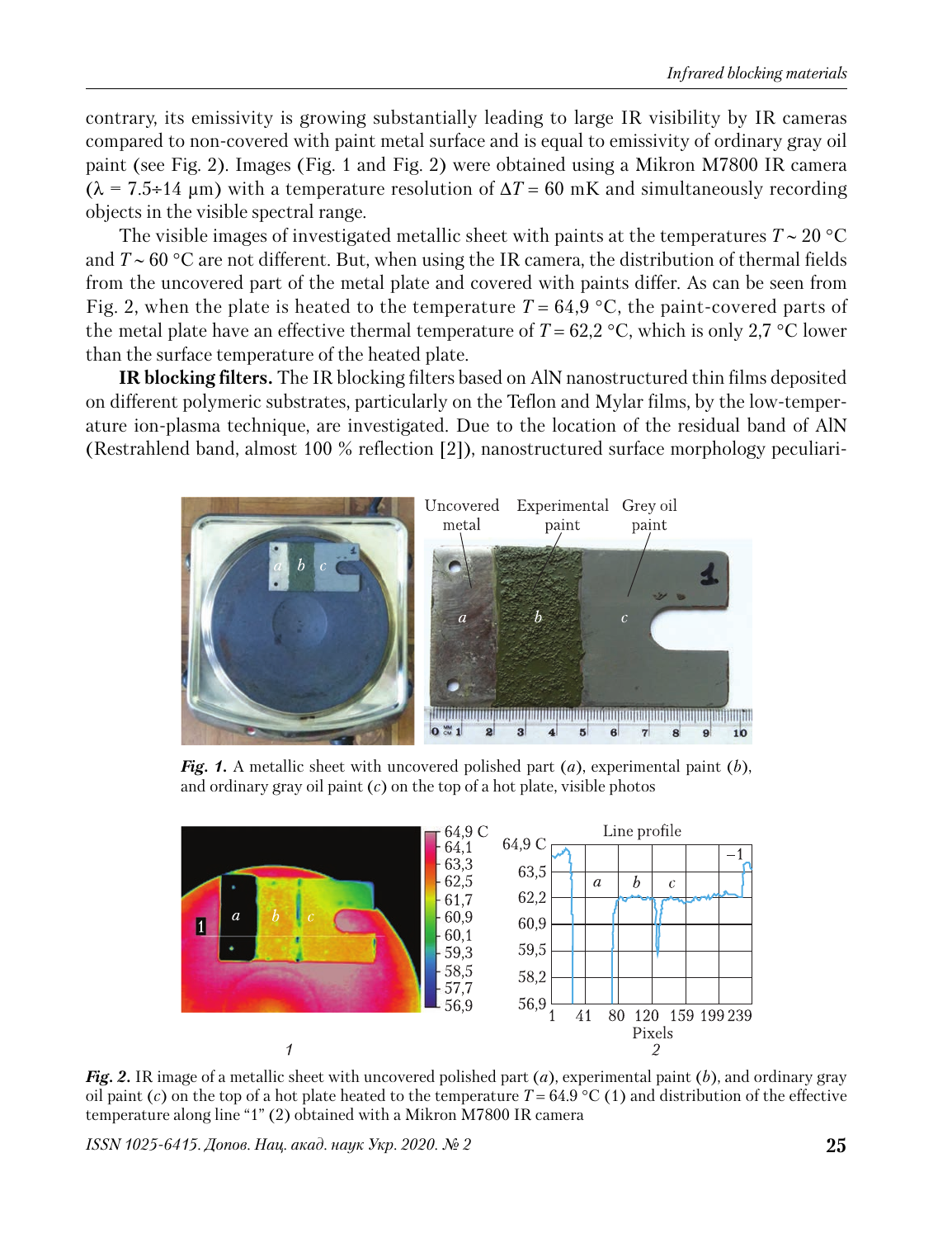

*Fig. 3.* IR image of woman's face behind the AlN/Mylar filter (*a*) and distribution of the effective temperature along line "1" (*b*) obtained with a Mikron M7800 IR camera (temperature resolution is  $\Delta T = 60$  mK)



*Fig. 4.* IR image of the hot plate heated to  $T = 61.8$  °C with using an AlN / Mylar filter and a plastic mesh (*a*) and distribution of the effective temperature along line "1" (*b*) obtained with a Mikron M7800 IR camera (temperature resolution is ∆*T* =  $= 60$  mK).

ties, and the high thermal conductivity ( $\gamma \approx 134 \div 180 \text{ W/m} \cdot \text{K}$ ), such thin films composite structures effectively block an IR radiation from the wavelengths 10.3 microns up to almost 20 microns [3]. Fig. 3 demonstrates the IR image of woman's face behind the AlN/Mylar filter. As it can see from Fig. 3, *a*, this blocking filter has well masking characteristics in the IR spectral range. From the analysis of the curve (Fig. 3, *b*),we obtain the reduction in the temperature along line "1" from 31.7 °C (on the hand) to 22.4 °C (at the center of the filter). However, the temperature distribution along line "1" (Fig. 3, *b*) on the segment lying in the filter plane is characterized by a slight temperature gradient. This can be explained by the insignificant nonuniformity of the thickness of the AlN coating, when synthesized on polymeric substrates of a larger area.

For comparison with the experimental paint (Fig. 2), the thermal image of a hot plate heated to  $T = 61.8 \text{ °C}$  in vertical position with using an AlN / Mylar filter and a plastic mesh to form an air gap between the heated object and the filter is presented in Fig. 4.

Fig. 4 shows the efficiency of an AlN / Mylar filter that significantly reduces the effective temperature of the heated object from  $T = 61.8 \degree C$  to  $T = 30.7 \degree C$ .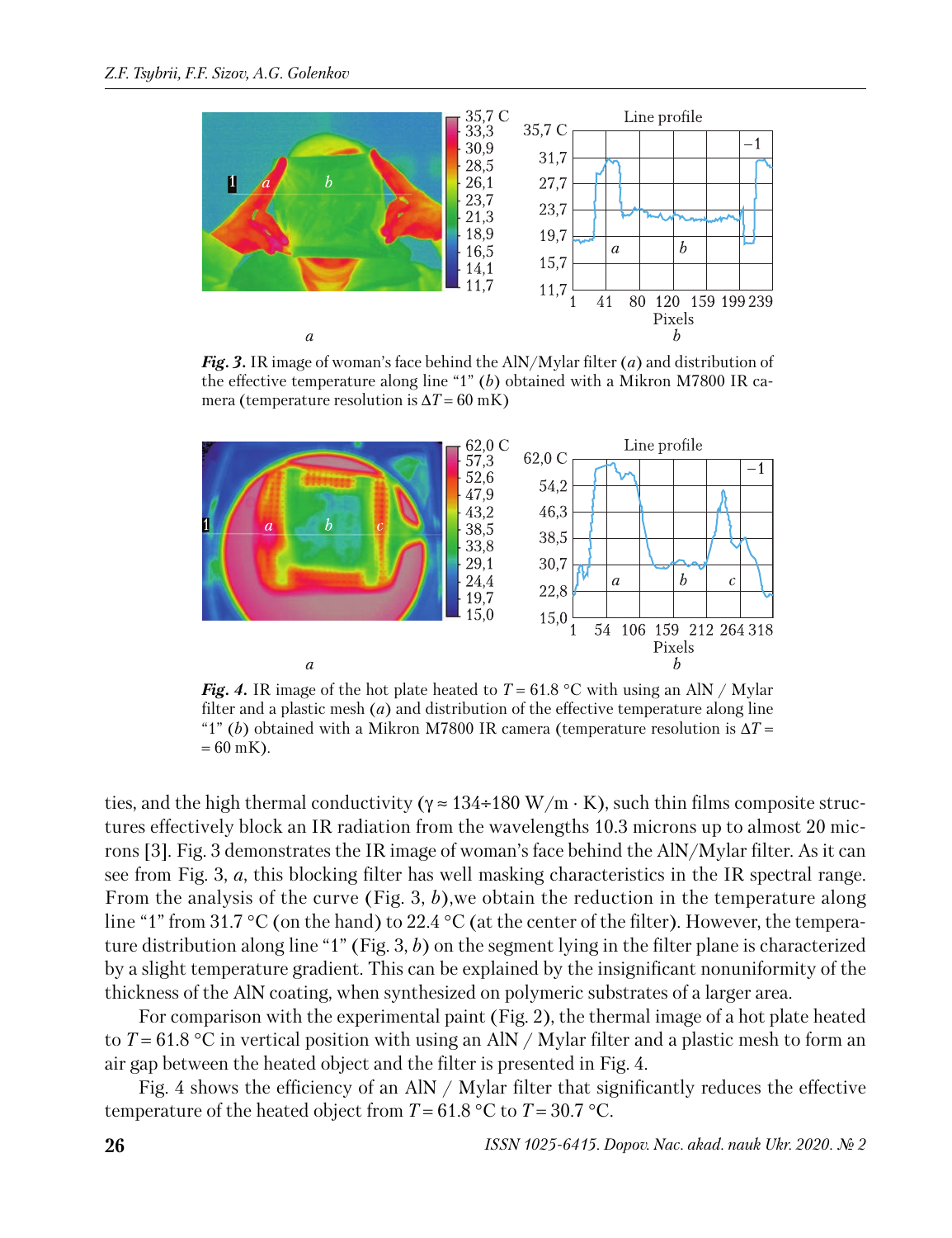The use of polymeric films of Mylar and Teflon as substrates made it possible to evaluate the potential of an AlN / Mylar (Teflon) film structures to obtain filters that block IR radiation and transmit sub-THz/THz radiation, for example, for highly sensitive cooled detectors. To estimate the transmittance of the radiation intensity with a frequency of 140 GHz, we use a simplified model. We will assume that plane waves interfere. Let the incident wave that falls on the detector for the first time have the amplitude of the electrical component  $E_1$ . Let the amplitude of a wave reflected from the surface of the detector, reflected from the source, and again falling on the detector have the amplitude  $E_{2}$ . The following many multiple reflections will be neglected to facilitate the consideration. We will also assume that, at small displacements along the optical axis, the amplitudes  $E_1$  and  $E_2$  do not change, only the phase of these waves changes. Then the maximum of the power will be observed, if these two waves are in the phase  $P_{\text{max}} = \alpha (E_1 + E_2)^2$ , respectively, the minimum – when in the antiphase  $P_{\min} = \alpha (E_1 - E_2)^2$ , where  $\alpha$  is the dimension coefficient. When the investigated structure overlaps the output of the horn antenna of the source, the maximum and minimum conditions can be written as

$$
P_{\text{max}}^{\text{T}} = \alpha \left( \eta^{1/2} E_1 + \mu^{1/2} \eta^{3/2} E_2 \right)^2, \tag{1}
$$

$$
P_{\min}^{\mathrm{T}} = \alpha \left( \eta^{1/2} E_1 - \mu^{1/2} \eta^{3/2} E_2 \right)^2, \tag{2}
$$

where  $\eta$  is the transmittance of the radiation through the structure, and  $\mu$  is the reflectance of the radiation from the detector and the source. We define  $\eta$  from Eqs. (1) and (2):

$$
\eta = \left(\frac{\sqrt{P_{\min}^T} + \sqrt{P_{\max}^T}}{\sqrt{P_{\min}} + \sqrt{P_{\max}}}\right)^2.
$$
\n(3)

The calculations of the transmittance coefficient according to formula (3) showed that, for an AlN / Mylar samples  $\eta \approx 85 \div 90$  % in sub-THz spectral range (140–280 GHz).

**Conclusions.**The distribution of thermal fields in structures based on layers with different coefficients of thermal conductivity (AlN / Mylar) in the spectral range of  $8-14 \mu m$  with a resolution of 60 mK is experimentally investigated and compared with the experimental "Cover-blocking IR" paint. An analysis of obtained thermal images and their temperature distributions with the use of AlN / Mylar filters demonstrates an effective temperature reduction by ≈ 9.3 °C for living objects at room temperature. The effectiveness of the suppression of infrared radiation by such filters and paints in the application to heated objects has been studied. It is shown that the AlN/Mylar filters demonstrate the better masking characteristics in the IR spectrum (the temperature contrast is ~ 30 °C with using an air gap) in contrast to experimental paint, where the temperature contrast is only 2.7 °C (and much smaller compared to the unpainted metal surface,  $\Delta T \approx 40$  °C).

AlN / Mylar filters showed a good transparency in the sub-THz spectral region. They can improve the performance of THz low-temperature detectors by supressing the parasitic background IR radiation.